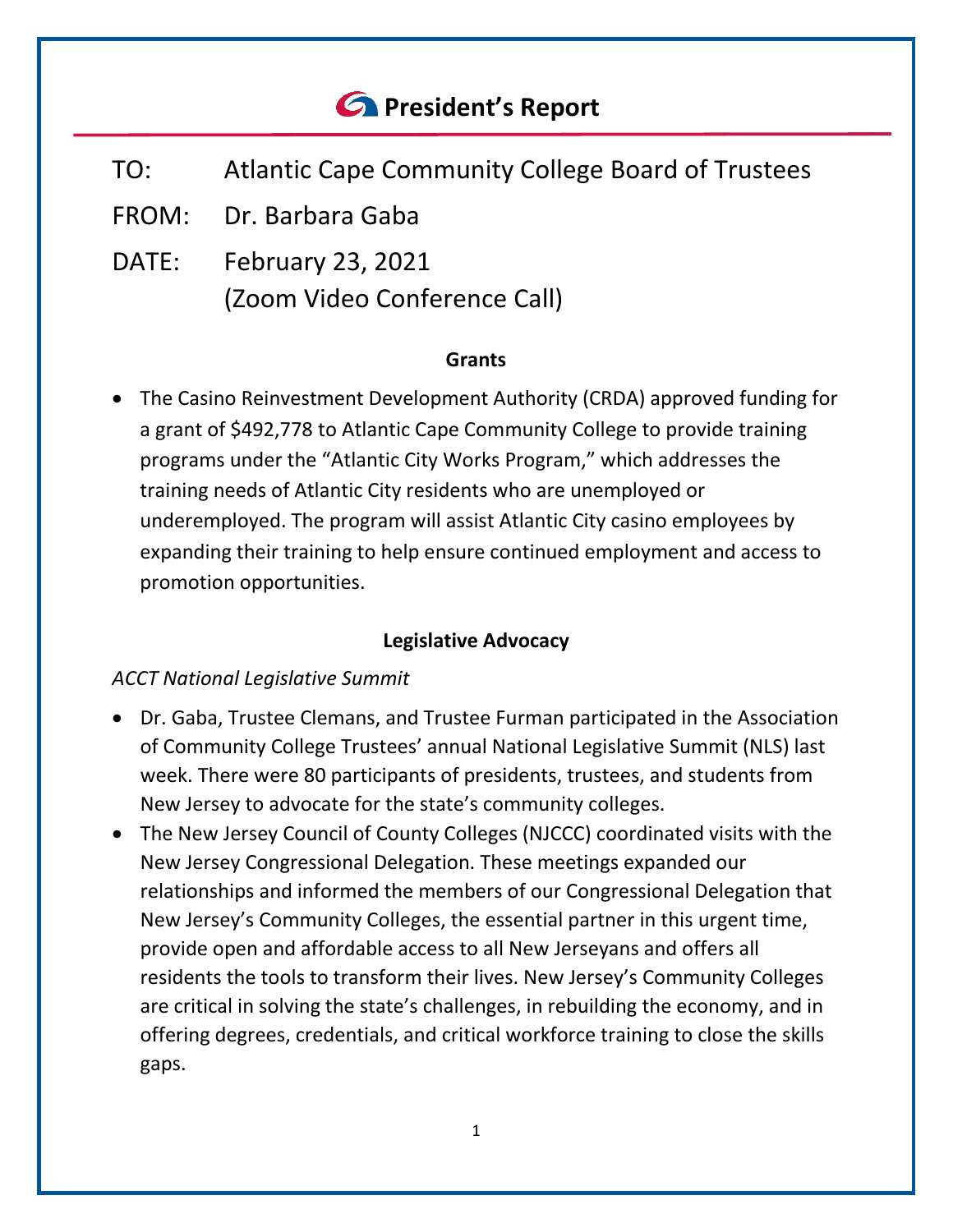- During these meetings, community college representatives focused on the following objectives:
	- o building a strong relationship with members of our Congressional Delegation;
	- o briefing the members of the Delegation on our strategic approach to the delivery of education and workforce training, our bold state legislative agenda, and ACCT's national legislative agenda;
	- $\circ$  informing members of the Delegation and their staff of the many programs, services and opportunities offered by Community Colleges to residents and the business community; and
	- o showcasing the impact of our New Jersey's Community Colleges on CCOG students.
- Dr. Gaba led the meetings scheduled with Senator Booker and Congressman Van Drew, who were represented by their legislative aides. Trustee Clemans and Trustee Furman also attended the meetings. Atlantic Cape student Paula Martin Vega effectively spoke about the impact of CCOG.

# **Technology Upgrades**

- Plans are underway to upgrade our outdated Comcast legacy intra-campus network connectivity technology. The upgrade will enhance the connectivity between each of our campuses.
- With rapid advancements in internet bandwidth, we will be able to increase our bandwidth, reduce costs, and create redundancy of service in case of an emergency.
- As a result of utilizing lower-cost internet bandwidth for campus connectivity, Atlantic Cape is expected to save \$1,600 per month. Additionally, along with cost savings, the technology management of the future configuration will be simplified and require fewer technical skills, such as a network engineer, to support and maintain.

# **Retention Initiatives**

# *Phi Theta Kappa (PTK)*

• Atlantic Cape has achieved a REACH award from Phi Theta Kappa (PTK), the official and only honor society for two-year colleges. The REACH Rewards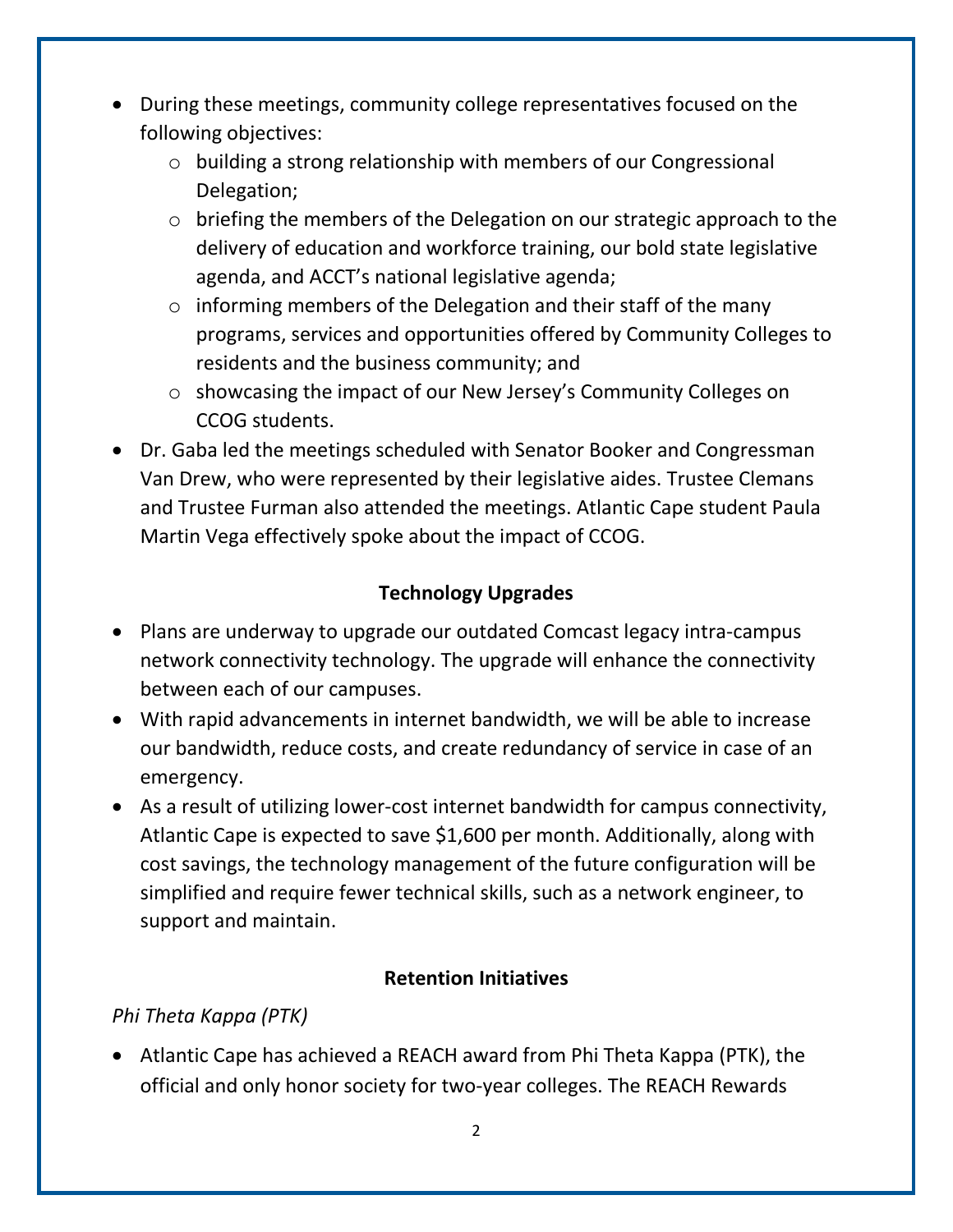Program celebrates PTK chapters excelling in membership development, achieving or exceeding 15 percent for their membership acceptance rate. Thank you to the faculty co-chairs of this student organization, Professor Effie Russell and Professor Richard Russell.

## *Athletics Progress Reports*

• The Athletics Department developed a process to get regular feedback from faculty on student athletes' academic progress. Reports are requested biweekly from all faculty that have student athletes enrolled. This information is used by the Athletic Advisors to aid in student success.

## *CCOG Navigators*

• Two new part-time CCOG Navigators were hired to aid in the retention of CCOG students. They will reach out to students to inform them of college resources and assist with registration.

## **University Partnerships**

• "Transfer Tuesdays," a weekly Facebook and Instagram post that highlights our transfer agreements on social media, has been launched, spotlighting our relationship with Rutgers University. Other agreements will be featured regularly to inform students of the many transfer pathways available when they are students at Atlantic Cape.

# **Community Outreach**

- Atlantic Cape, the Culinary Student Association (CSA), and Culinary Chef Educators supported Angels in Motion's Valentine's Day feeding outreach initiative in Atlantic City on February 13, 2021. Three (3) Culinary Chef Educators and two (2) Culinary students volunteered their time to feed the less fortunate on a cold Saturday morning, and donated delicious hot chili and rolls. Over 80 individuals were fed during this event.
- Victor Moreno, Manager of Community Outreach, has been invited to participate as a member in the Atlantic City School District's Early Childhood Advisory Council. The goal is to strengthen the Early Childhood Program, as well as continue to build family and school partnerships. In an effort to attain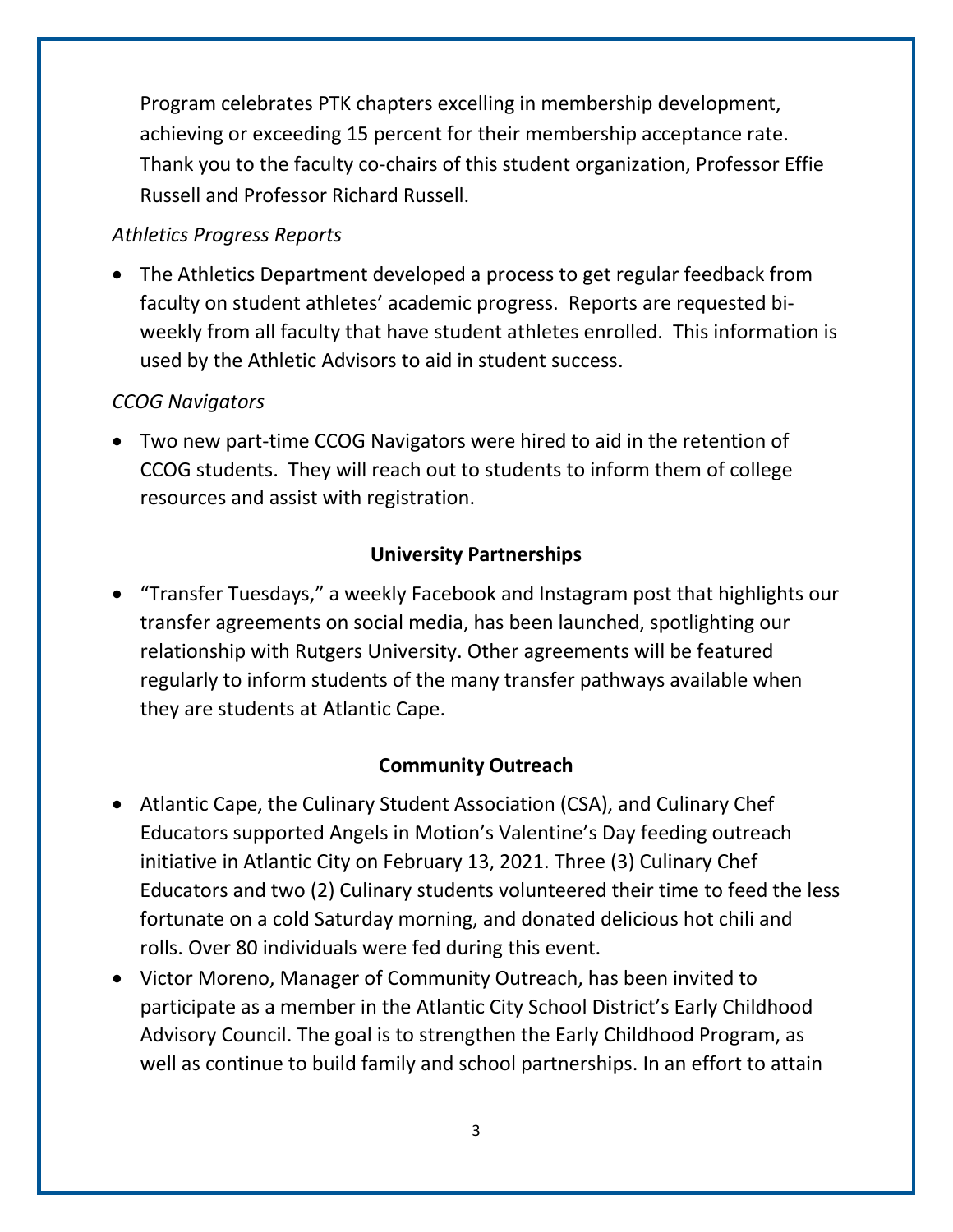this goal, the Early Childhood Department enlisted the support of our community leaders, businesses, parents, and staff.

#### **Community Engagement**

• Victor Moreno, Manager of Community Outreach, has been elected to serve as the Hispanic Association of Atlantic County's Executive Board Secretary for another year, 2021-2022.

## **Student Support**

# *Food Pantry*

• The Food Pantry continues to assist students with food insecurities on all campuses. The Atlantic Cape Community College Education Association (ACCCEA) continues to partner with Student Engagement on this mission and has planned a number of events for this semester.

# *SNAP Benefits Expanded for NJ College Students*

• The NJ Department of Human Services is now accepting SNAP applications from college students who may need help paying for groceries. Due to the pandemic, eligibility for SNAP benefits has been expanded to include part-time college students who have an Expected Family Contribution (EFC) of zero dollars, as well as students approved by their institution for federal workstudy, even if they aren't actively participating in a work-study job.

#### **Student Success Stories**

#### *Yudelka Columna, MSW, LCSW*

- Yudelka Columna, MSW, LCSW is a former Atlantic Cape ESL student who has made an incredible impact in her community and the counseling field. A Licensed Clinical Social Worker and Motivational Speaker, she has over 15 years of experience helping children, adults, and families overcome the difficult aftermath of mental, physical, and emotional trauma.
- Focusing on helping disadvantaged groups with mental health issues, she leads a counseling practice, Healing Road Counseling Services, in Hackettstown, NJ and a non-profit organization, Healing Partners Counseling.